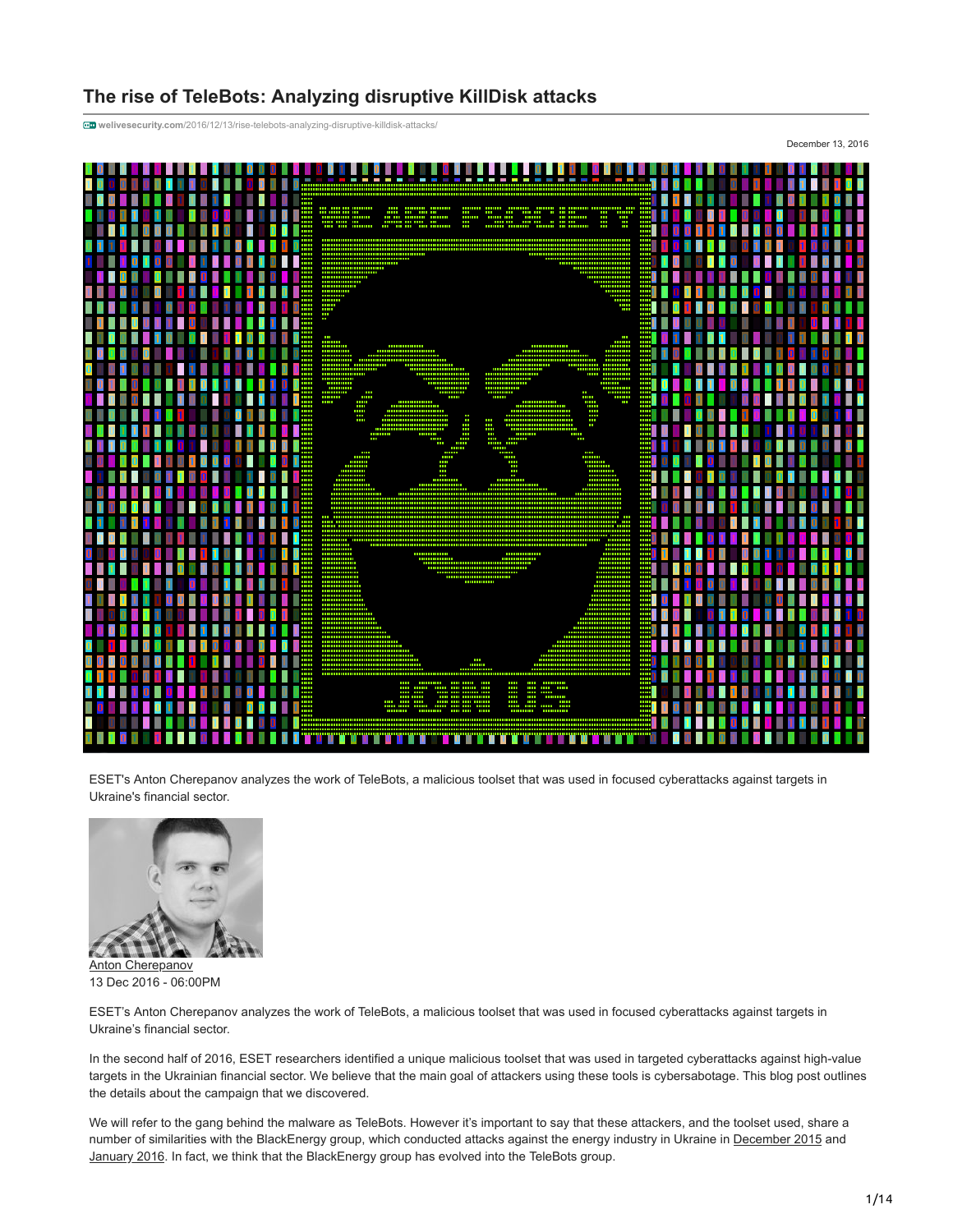## **Infection vector**

As with campaigns attributed to BlackEnergy group the attackers used spearphishing emails with Microsoft Excel documents attached that contain malicious macros as an initial infection vector. This time malicious documents don't have any content with social engineering directing potential victims to click an Enable Content button. It seems that the attackers are depending on the victims to decide entirely on their own whether to click it or not.



Figure 1: One example of a malicious XLS document used in the spearphishing attack.

Usually, the malicious documents don't contain meaningful information in the metadata, but this time the metadata of the document contains the nickname of the person who is responsible for its modification. Moreover, this nickname matches that of an individual who is actively communicating within a Russian-speaking community of cybercriminals. However, we should say that it is possible that this was intended deceptively as a false flag or a coincidence.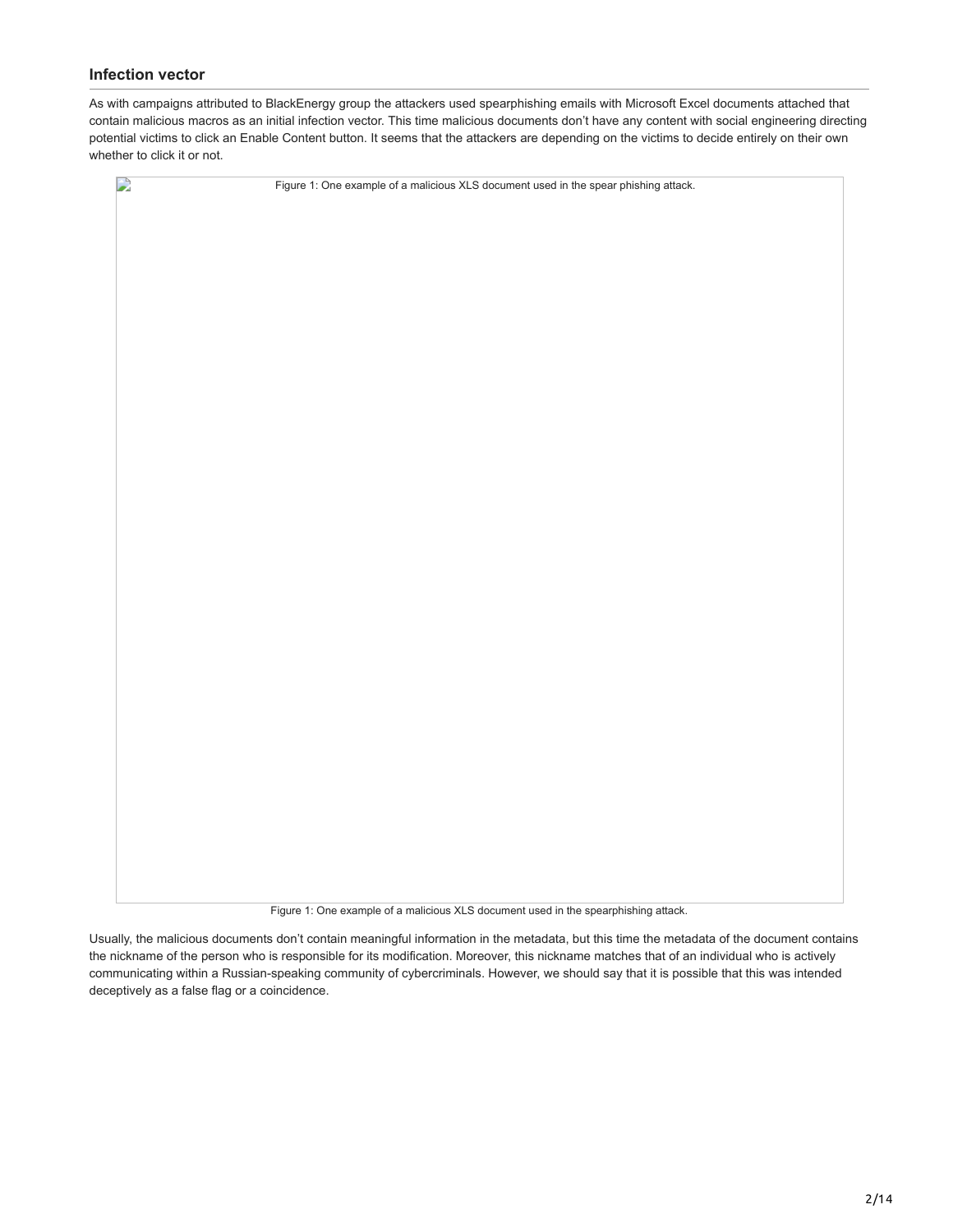

Figure 2: Metadata reveals what might be the attacker's nickname.

Once a victim clicks on the Enable Content button, Excel executes the malicious macro. Our analysis shows that the code of the macro used in TeleBots documents matches the macro code that was used by the BlackEnergy group in 2015. Figure 3 illustrates these similarities.

The main purpose of the macro is to drop a malicious binary using the explorer.exe filename and then to execute it. The dropped binary belongs to a trojan downloader family, its main purpose being to download and execute another piece of malware. This trojan downloader is written in the [Rust programming language.](https://en.wikipedia.org/wiki/Rust_(programming_language))

It should be noted that during the first stages of the attack, the TeleBots group abuse various legitimate servers in order to hide malicious activity in the network. For example, the trojan downloader fetches data from a hardcoded URL that points to a text file on the putdrive.com service (which allows anyone to upload and share files online). The text file that is hosted on the online service is a final payload, encoded using the Base64 algorithm.

The final payload is a backdoor written in Python and detected as the [Python/TeleBot.AA trojan](http://www.virusradar.com/en/Python_TeleBot.AA/description). This backdoor is the main piece of malware used by these attackers, which is why we've named the TeleBots group as such.



Figure 3: Similarities between malicious macro code used by BlackEnergy and TeleBots.

### **Python/TeleBot.AA backdoor**

In January 2016 we published our [analysis](http://www.welivesecurity.com/2016/01/20/new-wave-attacks-ukrainian-power-industry/) of a spearphishing attack against energy companies in Ukraine. That attack probably has a connection to the infamous BlackEnergy attacks in 2015 because the attackers used exactly the same mail server to send spearphishing messages. However, the attacks in January 2016 were different. Instead of using the BlackEnergy malware family, the attackers used a relatively simple open-source backdoor, written in the Python programming language, called GCat. The Python code of the GCat backdoor was obfuscated, then converted into a stand-alone executable using the [PyInstaller program](http://www.pyinstaller.org/).

The Python/TeleBot malware uses exactly the same approach; the Python backdoor code is obfuscated and packed into a standalone executable using PyInstaller. In addition, the Python code is ROT13 encoded, AES encrypted, compressed using zlib library and then Base64 encoded.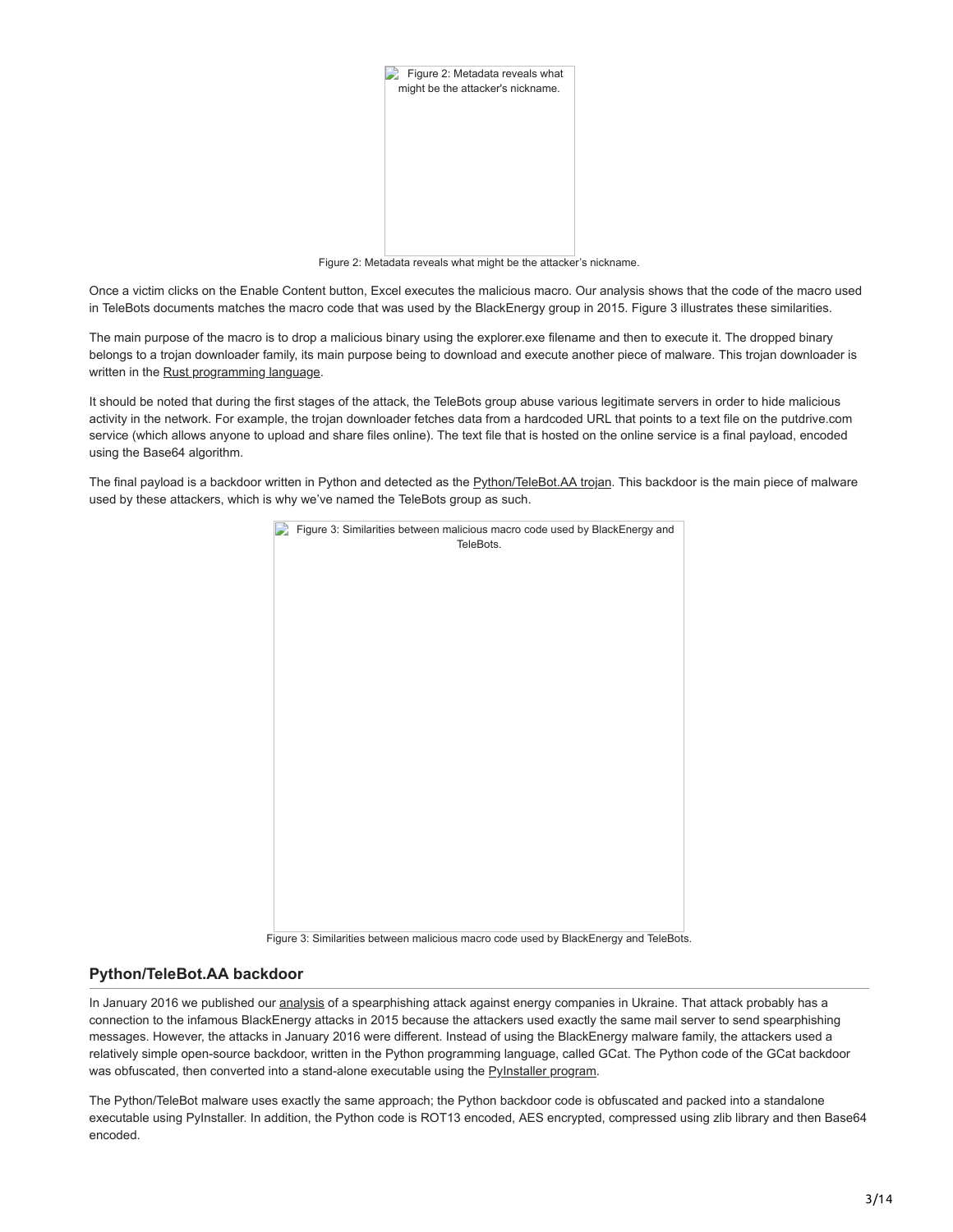But what really makes this backdoor interesting is the way in which it communicates with attackers in order to receive commands. Python/TeleBot abuses the [Telegram Bot API](https://core.telegram.org/bots/api) from [Telegram Messenger](https://telegram.org/) to communicate with the attackers. The Telegram Bot API is based on HTTP and to a network administrator within a compromised network, the communication between the infected computer and the attackers will look like HTTP(S) communication with a legitimate server, specifically api.telegram.org. We have informed Telegram of this abuse of their communication platform.



Figure 4: The Python/TeleBot.AA malware code that uses Telegram Bot API.

Each of the samples we discovered has a unique token embedded in its code, which means that each sample uses its own Telegram Messenger account. Python/TeleBot uses private chats for communicating with the cybercriminals. This scheme allows the control of infected computers through any device with Telegram Messenger installed, even from a smartphone, just by issuing commands via chat.

The Python/TeleBot malware has support for following commands:

| Command                 | <b>Purpose</b>                                                      |
|-------------------------|---------------------------------------------------------------------|
| cmd   %shellcmd%        | Executes shell command and sends result in chat                     |
| cmdd   %shellcmd%       | Executes shell command but does not send result in chat             |
| getphotoll %path%       | Uploads picture from infected computer to chat                      |
| getdoc   %path%         | Uploads any type of file up to 50 MB in size to chat                |
| forcecheckin   %random% | Collects Windows version, platform (x64 or x86), current privileges |
| timell %seconds%        | Changes interval between execution of commands                      |
| ssil                    | Captures screenshot (not implemented)                               |

In addition, the malware automatically saves all incoming files from the attacker to its own folder. By this means, attackers can push additional malicious tools to an infected computer. During our research, we were able to find a Telegram account belonging to one of the attackers.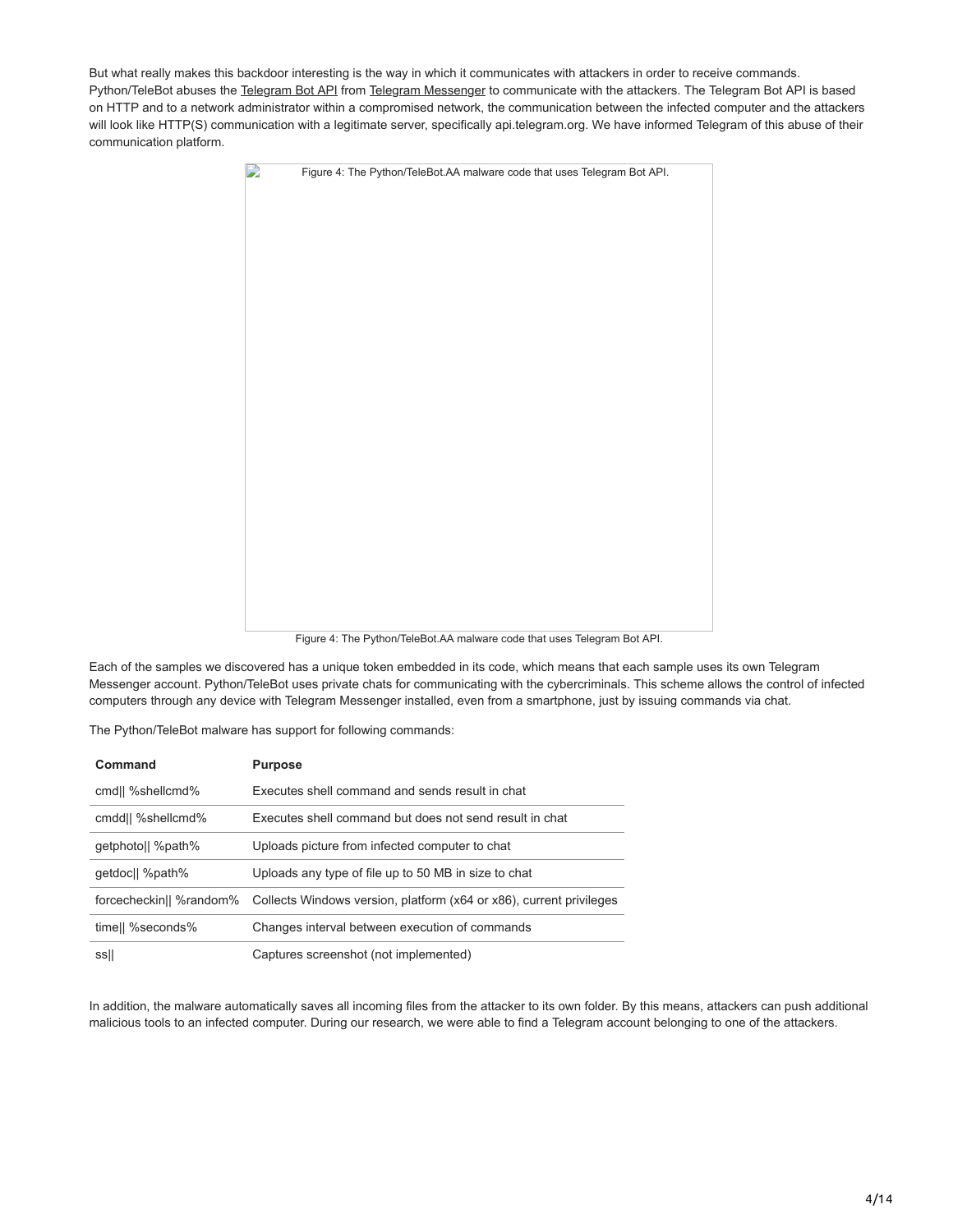

Figure 5: Profile of one of the attackers in Telegram Messenger.

It should be noted that the Telegram Bot API was not the *only* legitimate protocol that was used by these attackers. We have seen at least one sample of this backdoor that uses an outlook.com mailbox as C&C.

### **Password stealing malicious tools**

After successful compromise of the network, attackers use various malicious tools in order to collect passwords, allowing them to subsequently perform a lateral movement within the compromised LAN.

A string, that contains a PDB-path to debug symbols, suggests one such tool was named CredRaptor by the attackers. This tool collects saved passwords from various browsers such as Google Chrome, Internet Explorer, Mozilla Firefox, and Opera.

| $\mathbf{L}$ | Figure 6: PDB-Path reveals the name of the password stealer. |
|--------------|--------------------------------------------------------------|
|              |                                                              |
|              |                                                              |
|              |                                                              |
|              |                                                              |
|              |                                                              |
|              |                                                              |
|              |                                                              |
|              |                                                              |
|              |                                                              |
|              |                                                              |
|              |                                                              |
|              |                                                              |
|              |                                                              |
|              |                                                              |
|              |                                                              |
|              |                                                              |
|              |                                                              |
|              |                                                              |
|              |                                                              |
|              |                                                              |
|              |                                                              |
|              |                                                              |
|              |                                                              |
|              |                                                              |
|              |                                                              |
|              |                                                              |
|              |                                                              |
|              |                                                              |
|              | Figure 6: PDB-Path reveals the name of the password stealer. |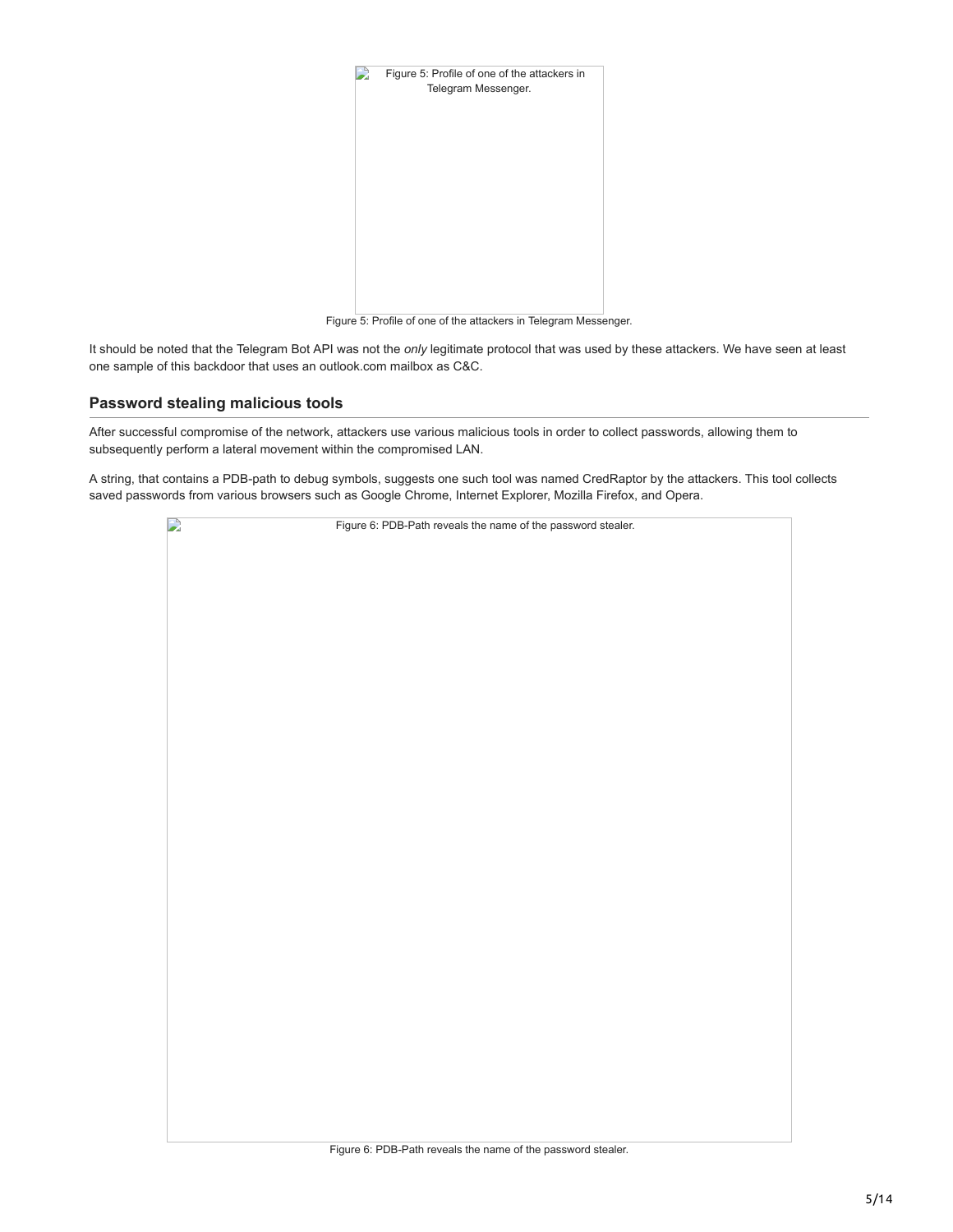The attackers are using a tool with name plainpwd in order to dump Windows credentials from memory. This tool is a slightly modified version of the open-source project mimikatz.

In addition to plainpwd and CredRaptor the toolkit includes a keylogger. The keylogger uses a standard technique to capture keystrokes, specifically the SetWindowsHookEx function.

In order to also sniff passwords in network traffic, the attackers use a console version of Interceptor-NG. Since it requires WinPcap drivers to be installed, the attackers made a custom tool to install them silently.

| $\mathbf{L}$ | Figure 7: Intercepter-NG password sniffing tool. |
|--------------|--------------------------------------------------|
|              |                                                  |
|              |                                                  |
|              |                                                  |
|              |                                                  |
|              |                                                  |
|              |                                                  |
|              |                                                  |
|              |                                                  |
|              |                                                  |
|              |                                                  |
|              |                                                  |
|              |                                                  |
|              |                                                  |
|              |                                                  |
|              |                                                  |
|              |                                                  |
|              |                                                  |
|              |                                                  |
|              |                                                  |
|              |                                                  |
|              |                                                  |
|              |                                                  |
|              | Figure 7: Intercepter-NG password sniffing tool. |

The combined use of all these tools allows attackers to gain a foothold in a compromised network, with the objective of gaining full control by obtaining domain administrator privileges.

# **LDAP query tool**

Another interesting discovery was a tool that was used during attacks to make queries to Active Directory using LDAP. This tool is able to dump detailed information about computers and usernames listed in Active Directory, and is tailored for a specific victim's domain.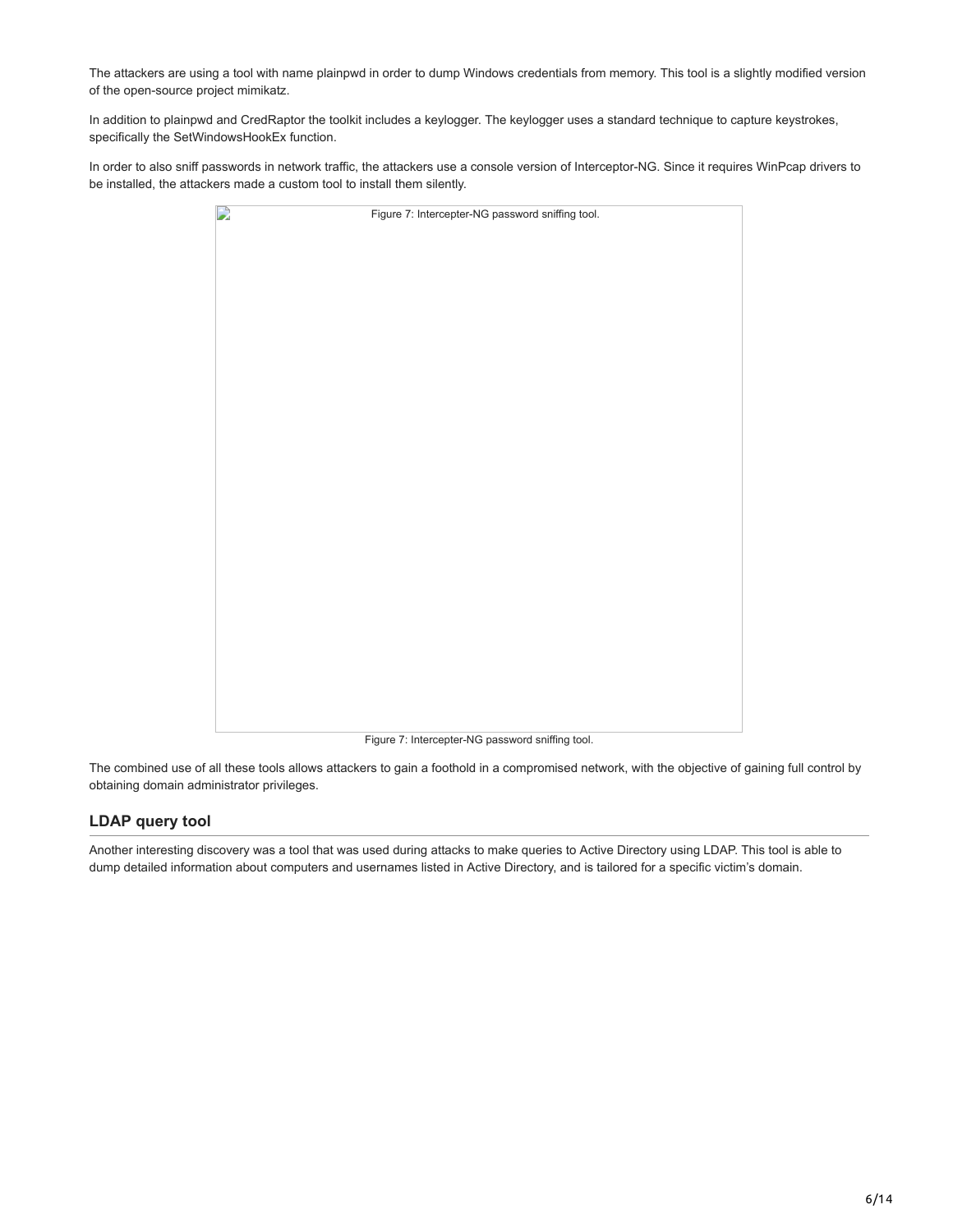

### Figure 8: Disassembled code of the tailored LDAP query tool.

# **Additional backdoor**

Further research revealed that the attackers deployed additional backdoors in order to regain access to the compromised network, should their main Python/TeleBot backdoor be discovered and removed. This additional backdoor is written in VBS and some samples we discovered were packaged using the script2exe program.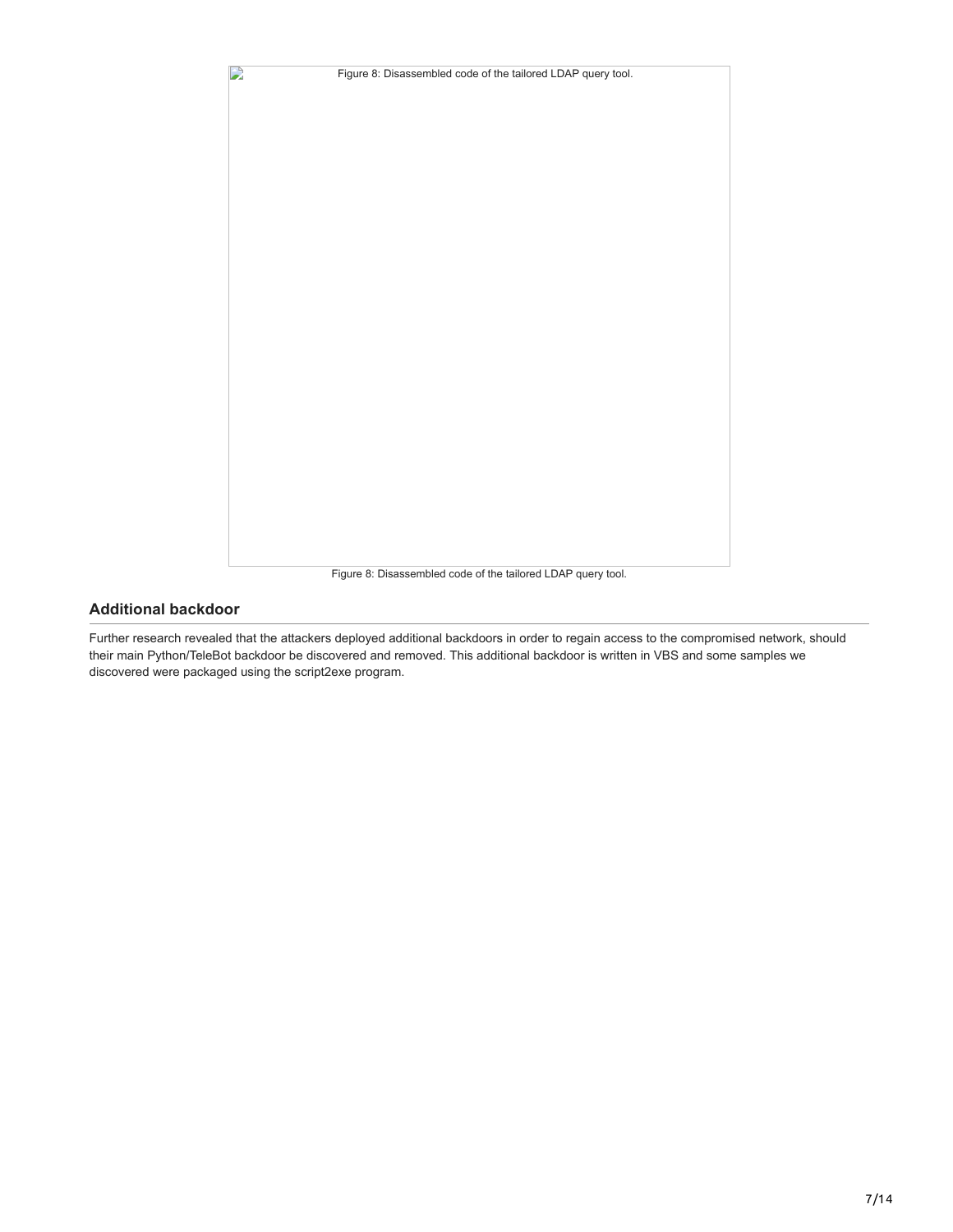Figure 9: Source code of additional backdoor written in VBS.

Figure 9: Source code of additional backdoor written in VBS.

There are several samples of this VBS backdoor, but all of them have pretty straightforward functionality. The backdoor sends the computer name and MAC address of the computer executing it to its C&C server using HTTP. The variable timeout defines the period of time in minutes between calls to the server. The server can push additional commands for execution. Here is a list of supported commands:

| <b>Command Purpose</b> |                                                                    |
|------------------------|--------------------------------------------------------------------|
| !cmd                   | Executes shell command and sends results back to the server        |
| !cmdd                  | Executes shell command but does not send result back to the server |
| !dump                  | DecodesBase64 data and saves it to %TEMP% folder                   |

D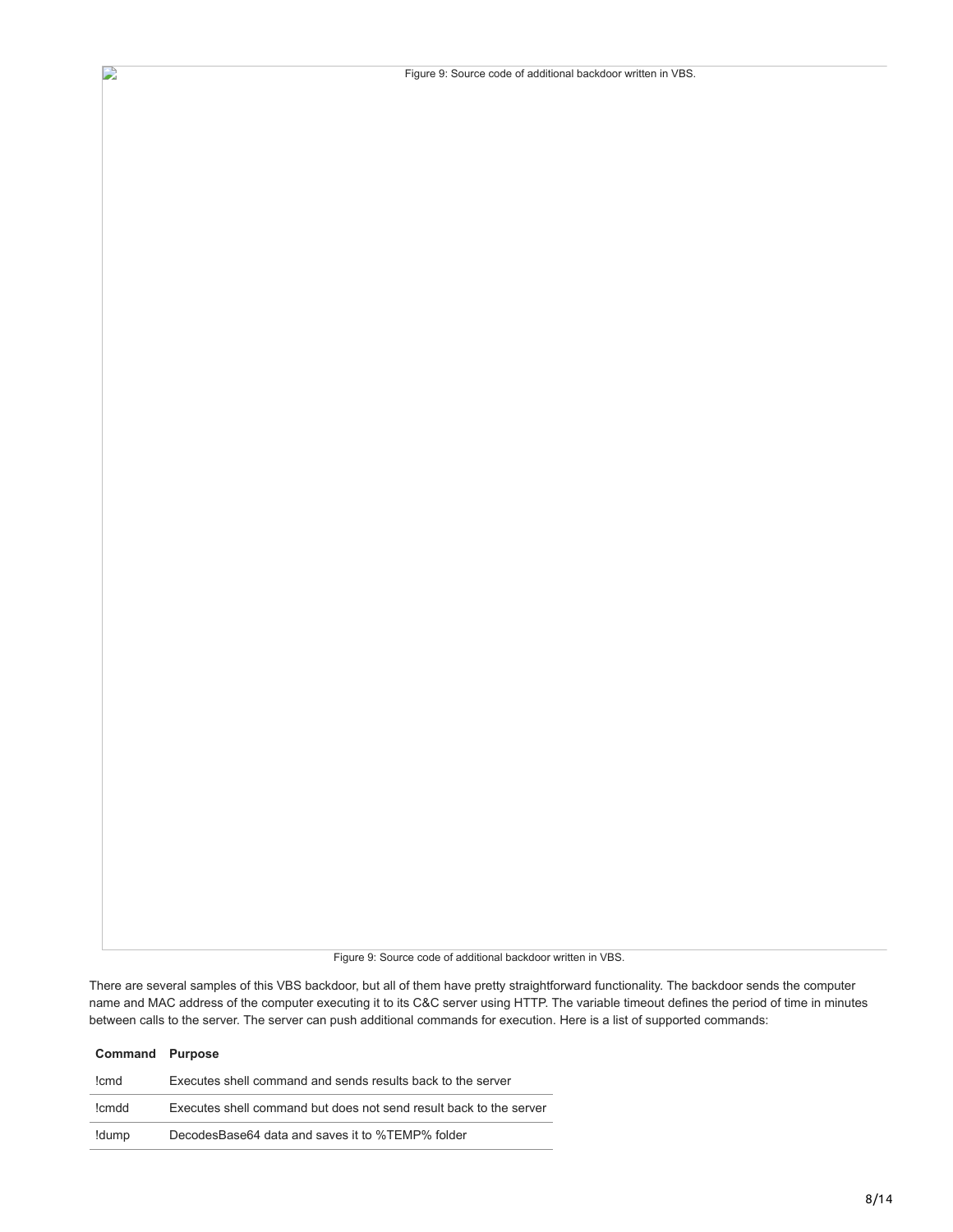| <b>Command Purpose</b> |                                                |
|------------------------|------------------------------------------------|
| !timeout               | Defines a new timeout between calls to server  |
| !bye                   | Quits                                          |
| !kill                  | Quits and deletes itself                       |
| !up                    | Uploads file from agent computer to C&C server |

### **BCS-server**

The attackers also used a malicious tool that they named BCS-server. This tool allows them to open a tunnel into an internal network and then this tunnel can be used to send and receive data between the C&C server and even non-infected computers in the network. The main idea of this tool is based on the same principles as the [XTUNNEL malware used by the Sednit group](http://www.welivesecurity.com/wp-content/uploads/2016/10/eset-sednit-part-2.pdf#36).

During our analysis we discovered that the attackers used a guide for this specific tool. Interestingly, the guide was written in Russian.



Figure 10: Guide for BCS-server in Russian.

The guide in Russian can be roughly translated as:

*Parameters -saddr – address of BCS server -hport – port of a host, which we did setup on the server, this how we bypass firewall Examples: phost\_win.exe –saddr=10.10.10.10 –hport=80 Debug versions: phost\_cnv.exe – console version phost\_win\_log.exe – version that logs to file*

So attackers specify an external C&C server in the command line and the tool connects to this server using HTTP. This remote server is used as a proxy by attackers: the connection that goes to this server is redirected to the internal network by the tool and any response that the tool gets from a computer in the internal network goes to the C&C server. Thus, attackers can communicate with internal servers that are normally unreachable from the internet.

The communication traffic between the BCS-server tool and the C&C server is base64 encoded and encapsulated in HTML tags.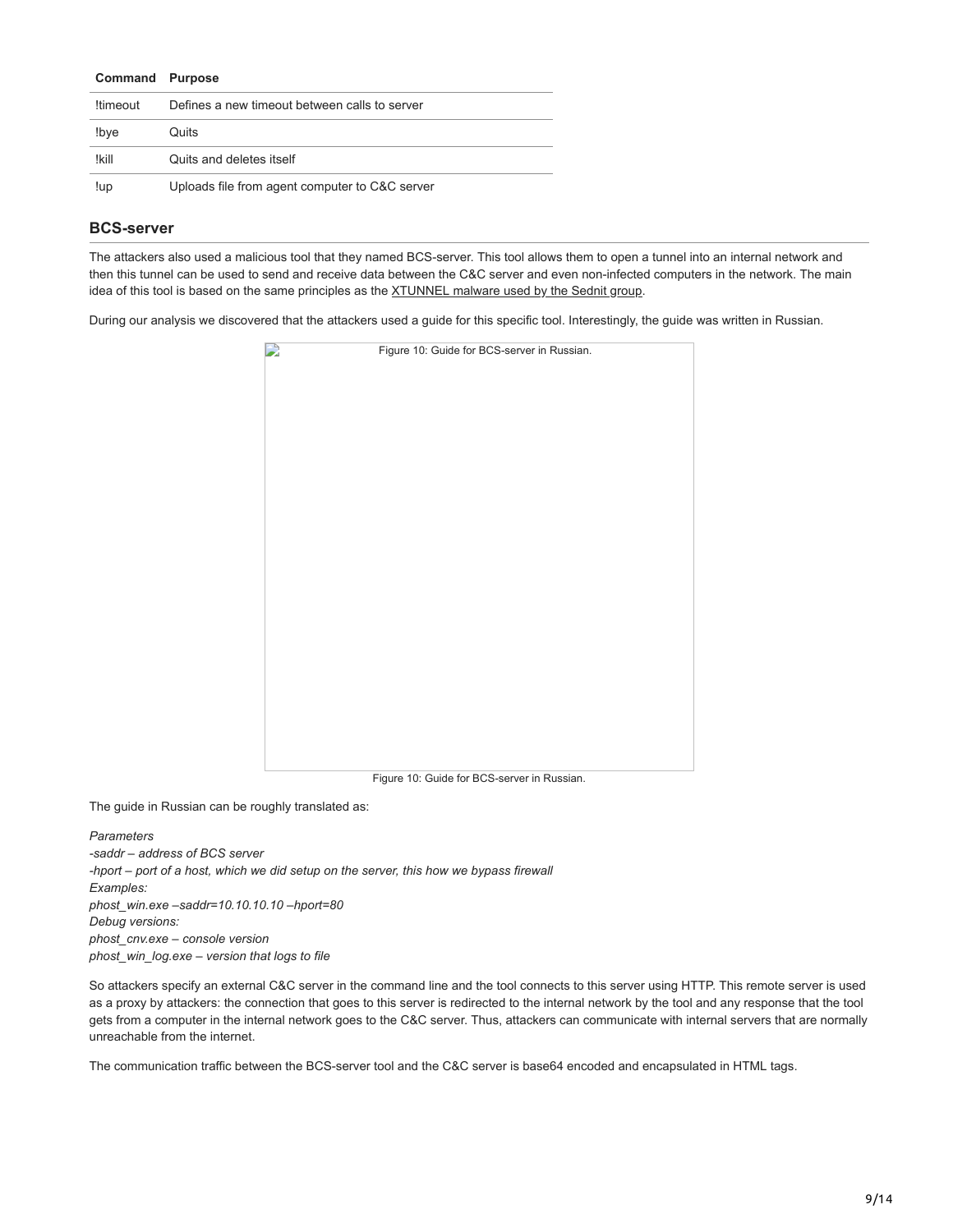

Figure 11: The captured handshake of BCS-server tool and C&C server.

### **KillDisk**

The KillDisk is a destructive component that is used by these attackers as the final stage of an attack. Previous versions of this component were used in attacks against media companies in November 2015 and against power grid companies in Ukraine in [December 2015](http://www.welivesecurity.com/2016/01/03/blackenergy-sshbeardoor-details-2015-attacks-ukrainian-news-media-electric-industry/).

KillDisk is designed to run with high privileges, this time it registers itself as a service under Plug-And-Play Support name. Since at the final stage attackers have probably collected network administrator level credentials, that's why they are using Microsoft PsExec in order to execute KillDisk with the highest possible privileges on servers and workstations.

The attackers may specify an activation date of KillDisk via the command line. However, one of the samples had a predefined activation time that is set to 9:30am, 6 December 2016.

There are improvements in the code, however the main idea of KillDisk hasn't change so much – it deletes important system files and makes computer unbootable. Beside that it also overwrites files with specific file extensions – those defined by the malware authors in this version of KillDisk are:

nan. Eetilpa. Ela. xdbm. obcoa. Adb. Edb. di. htm. dbe. lpa. hdb. bym. hds. vao. dbw. dbg. dbosa. dbm. dbh .gb. hds. hds. hdsd. xdbx. xdb4 .dbc .dbx .sdb .ibz .sqlite .pyc .dwg .3ds .ai .conf .my .ost .pst .mkv .mp3 .wav .oda .sh .py .ps .ps1 .php .aspx .asp .rb .js .git .mdf .pdf memy. blyvu .xlos . kn. lism. lma. zp. nat. z7. nar. qiz. iam. ftif. png .pgi. xbey. bay. ftir. xtgq. tqq. rai .xak. xab. aob. uvjb. .vdi .vhdx .vmx .ovf .vmc .vmfx .vmxf .hdd .vbox .vcb .vmsd .vfd .pvi .hdd .bin .avhd .vsv .iso .nrg .disk .hdd .pmf .vmdk .xvd

The KillDisk malware may create new, small files instead of deleted ones with the exact same filename and these new files will contain one of two strings mrR0b07 or fS0cie7y instead of the original content. This is not the only reference to the [Mr. Robot TV show](http://www.welivesecurity.com/2016/07/23/researching-mr-robot-elliots-world-cybersecurity-comic-con/), in addition this KillDisk variant displays the picture that is illustrated in Figure 12.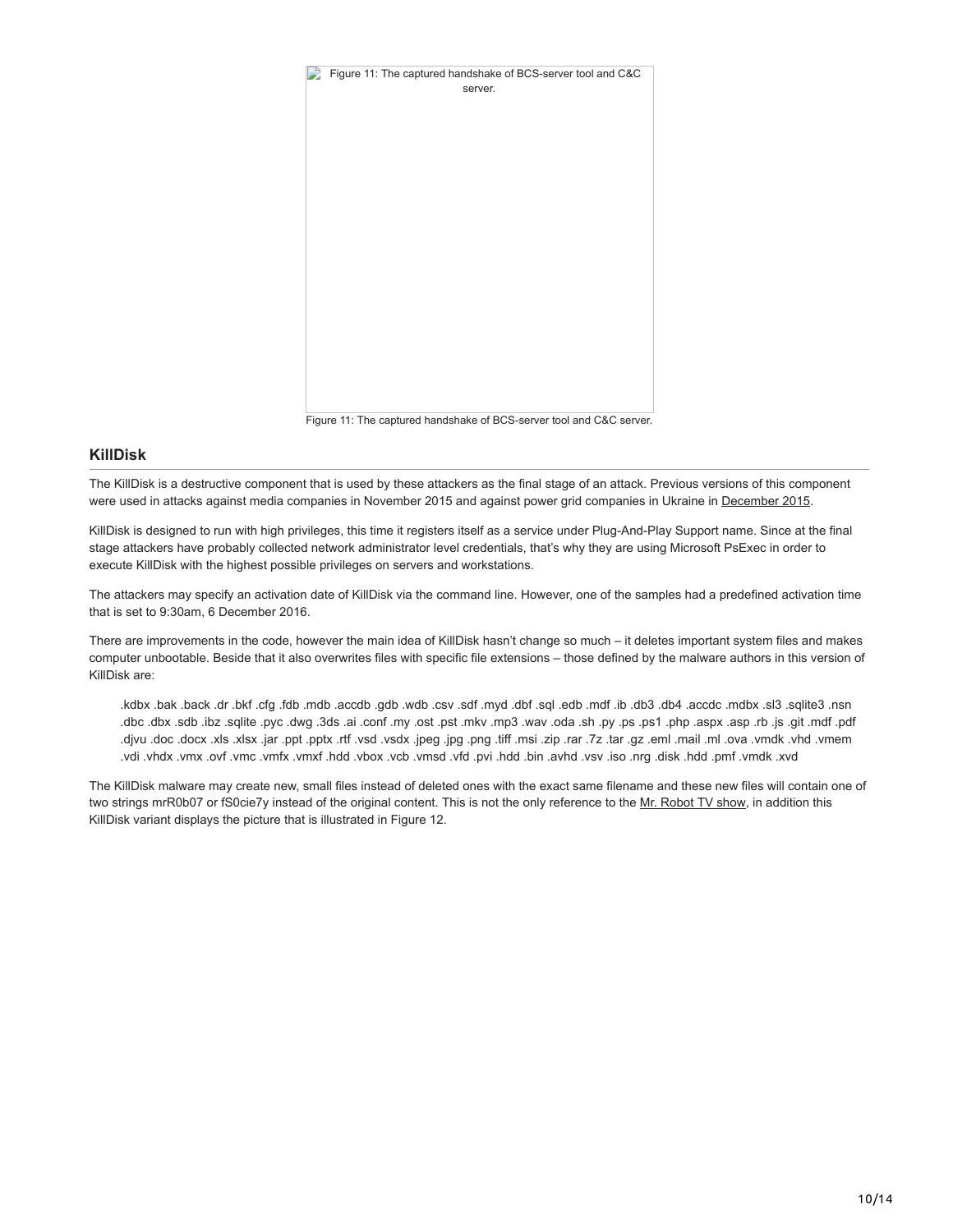Figure 12: Picture displayed by KillDisk component.

Figure 12: Picture displayed by KillDisk component.

Interestingly, the KillDisk malware does not store this picture anywhere: rather it has code that draws this picture in real-time using the Windows GDI. It looks like attackers put a lot of effort just to make the code that draws this picture.

# **Conclusion**

 $\mathbf{D}$ 

The cybercriminals behind these targeted attacks demonstrate serious intention to conduct cybersabotage attacks. To be able to mount such attacks, they are constantly inventing new malware and techniques, such as the use of the Telegram Bot API instead of a more conventional C&C server for example.

*Special thanks to David Gabris for help with the analysis.*

### **Indicators of Compromise (IoC)**

TeleBots IoCs are also available on ESET's [GitHub repository](https://github.com/eset/malware-ioc/tree/master/telebots).

**ESET detection names:**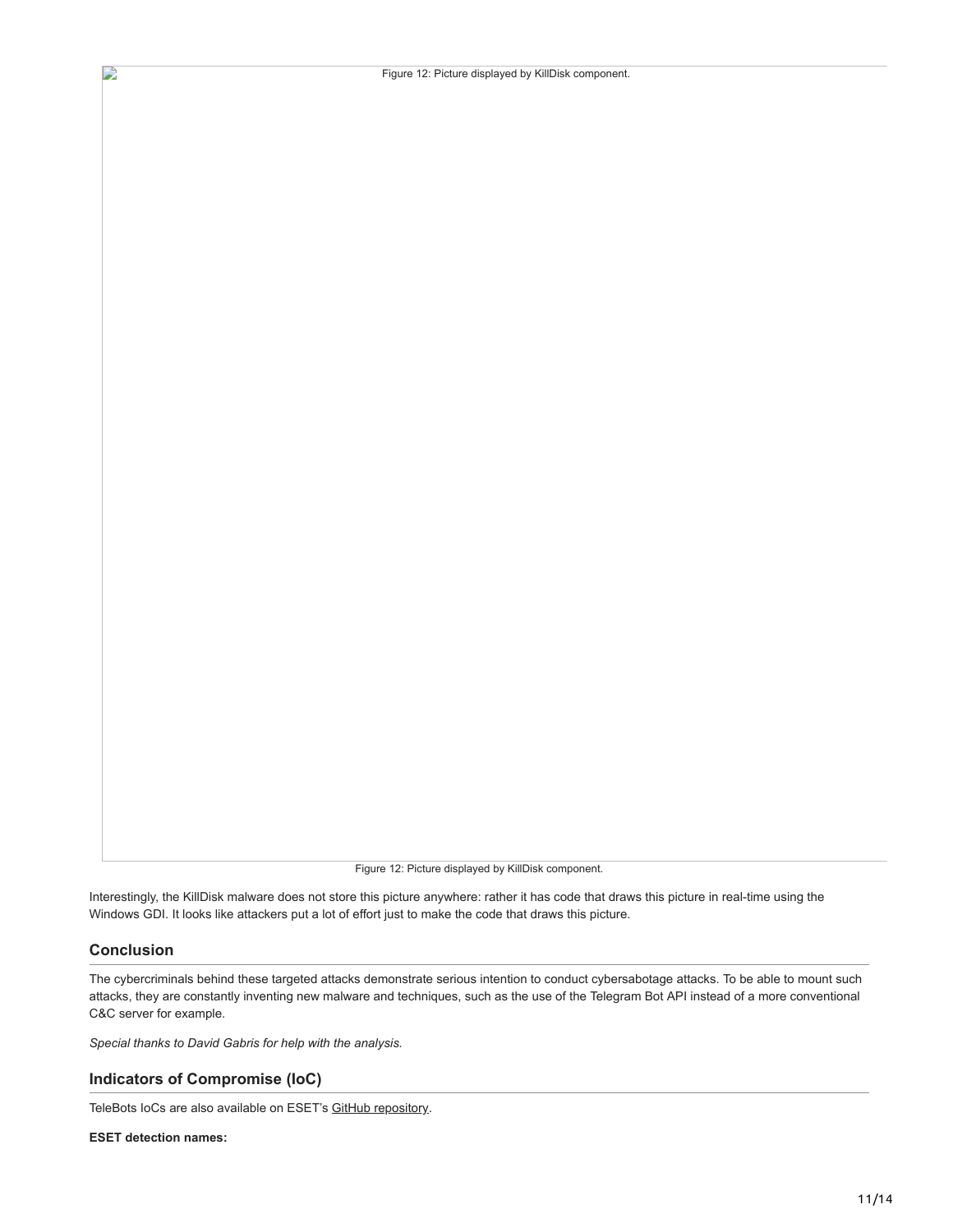VBA/TrojanDropper.Agent.SD trojan Win32/TrojanDownloader.Agent.CWY trojan Python/TeleBot.AA trojan Python/Agent.Q trojan Python/Agent.AE trojan Python/Agent.AD trojan VBS/Agent.AQ trojan VBS/Agent.AO trojan VBS/Agent.AP trojan Win32/HackTool.NetHacker.N trojan Win32/HackTool.NetHacker.O trojan Win32/PSW.Agent.OCO trojan Win64/Riskware.Mimikatz.H application Win32/RiskWare.Mimikatz.I application Win32/PSW.Delf.OQU trojan Win32/PSW.Agent.OCP trojan Win64/Spy.KeyLogger.G trojan Win32/KillDisk.NBH trojan Win32/KillDisk.NBI trojan

#### **C&C Servers:**

93.190.137.212 95.141.37.3 80.233.134.147

#### **Legitimate servers abused by malware authors:**

srv70.putdrive.com (IP: 188.165.14.185) api.telegram.org (IP: 149.154.167.200, 149.154.167.197, 149.154.167.198, 149.154.167.199) smtp-mail.outlook.com (IP: 65.55.176.126)

#### **XLS documents with malicious macro SHA-1:**

7FC462F1734C09D8D70C6779A4F1A3E6E2A9CC9F C361A06E51D2E2CD560F43D4CC9DABE765536179

#### **Win32/TrojanDownloader.Agent.CWY SHA-1:**

F1BF54186C2C64CD104755F247867238C8472504

#### **Python/TeleBot.AA backdoor SHA-1:**

16C206D9CFD4C82D6652AFB1EEBB589A927B041B 1DC1660677A41B6622B795A1EB5AA5E5118D8F18 26DA35564D04BB308D57F645F353D1DE1FB76677 30D2DA7CAF740BAAA8A1300EE48220B3043A327D 385F26D29B46FF55C5F4D6BBFD3DA12EB5C33ED7 4D5023F9F9D0BA7A7328A8EE341DBBCA244F72C5 57DAD9CDA501BC8F1D0496EF010146D9A1D3734F 68377A993E5A85EB39ADED400755A22EB7273CA0 77D7EA627F645219CF6B8454459BAEF1E5192467 7B87AD4A25E80000FF1011B51F03E48E8EA6C23D 7C822F0FDB5EC14DD335CBE0238448C14015F495 86ABBF8A4CF9828381DDE9FD09E55446E7533E78 9512A8280214674E6B16B07BE281BB9F0255004B B2E9D964C304FC91DCAF39FF44E3C38132C94655 FE4C1C6B3D8FDC9E562C57849E8094393075BC93

### **VBS backdoors SHA-1:**

F00F632749418B2B75CA9ECE73A02C485621C3B4 06E1F816CBAF45BD6EE55F74F0261A674E805F86 35D71DE3E665CF9D6A685AE02C3876B7D56B1687 F22CEA7BC080E712E85549848D35E7D5908D9B49 C473CCB92581A803C1F1540BE2193BC8B9599BFE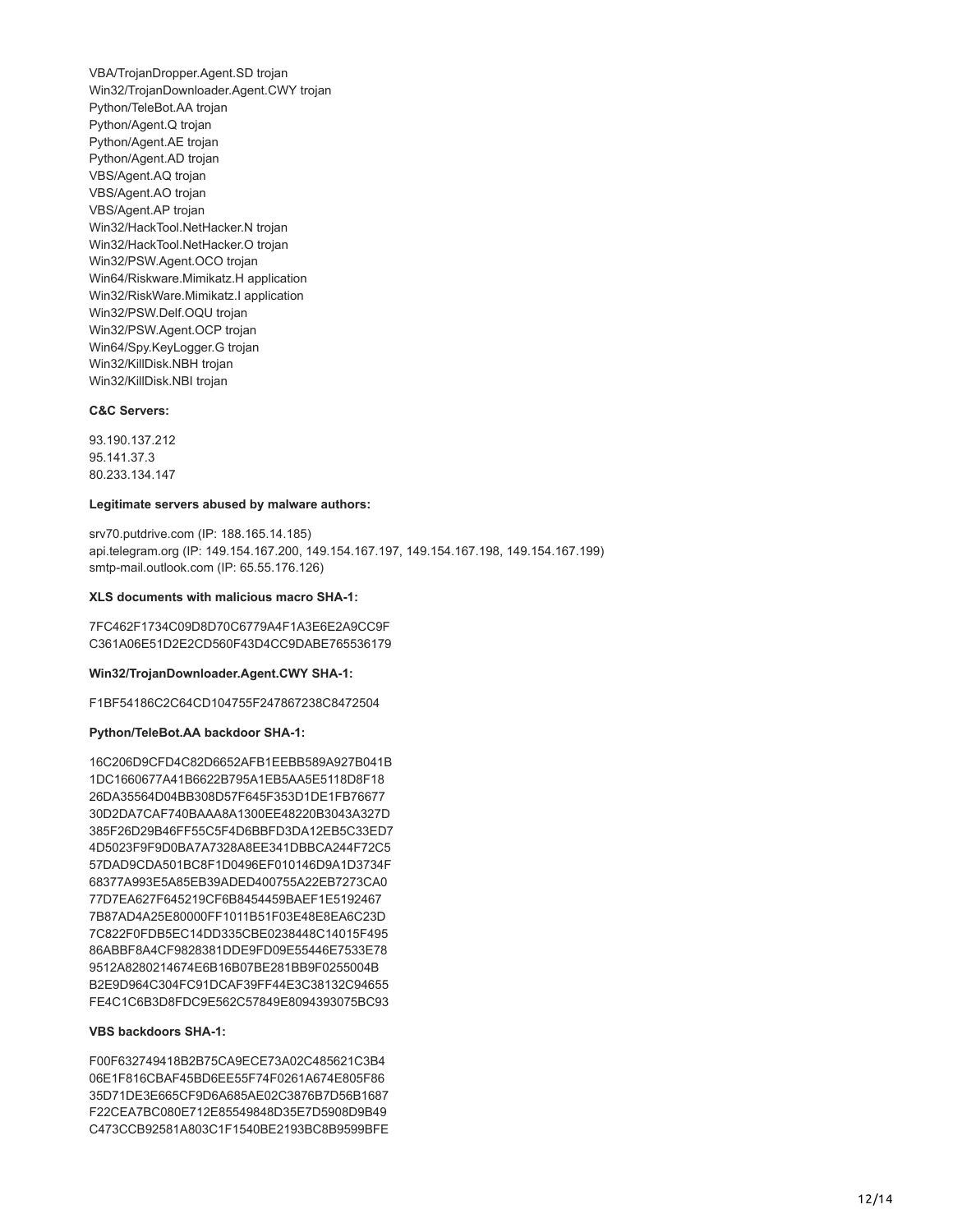#### **BCS-server SHA-1:**

4B692E2597683354E106DFB9B90677C9311972A1 BF3CB98DC668E455188EBB4C311BD19CD9F46667

### **Modified Mimikatz SHA-1:**

B0BA3405BB2B0FA5BA34B57C2CC7E5C184D86991 AD2D3D00C7573733B70D9780AE3B89EEB8C62C76 D8614BC1D428EBABCCBFAE76A81037FF908A8F79

**LDAP query tool SHA-1:**

81F73C76FBF4AB3487D5E6E8629E83C0568DE713

#### **CredRaptor password stealer SHA-1:**

FFFC20567DA4656059860ED06C53FD4E5AD664C2 58A45EF055B287BAD7B81033E17446EE6B682E2D

### **Win64/Spy.KeyLogger.G trojan SHA-1:**

7582DE9E93E2F35F9A63B59317EBA48846EEA4C7

**Intercepter-NG and silent WinPCAP installer SHA-1:**

64CB897ACC37E12E4F49C4DA4DFAD606B3976225 A0B9A35675153F4933C3E55418B6566E1A5DBF8A

### **Win32/KillDisk SHA-1:**

71A2B3F48828E4552637FA9753F0324B7146F3AF 8EB8527562DDA552FC6B8827C0EBF50968848F1A

13 Dec 2016 - 06:00PM

*[Sign up to receive an email update whenever a new article is published in our Ukraine Crisis – Digital Security](https://www.welivesecurity.com/category/ukraine-crisis-digital-security-resource-center/) Resource Center*

**Newsletter**

**Similar Articles**